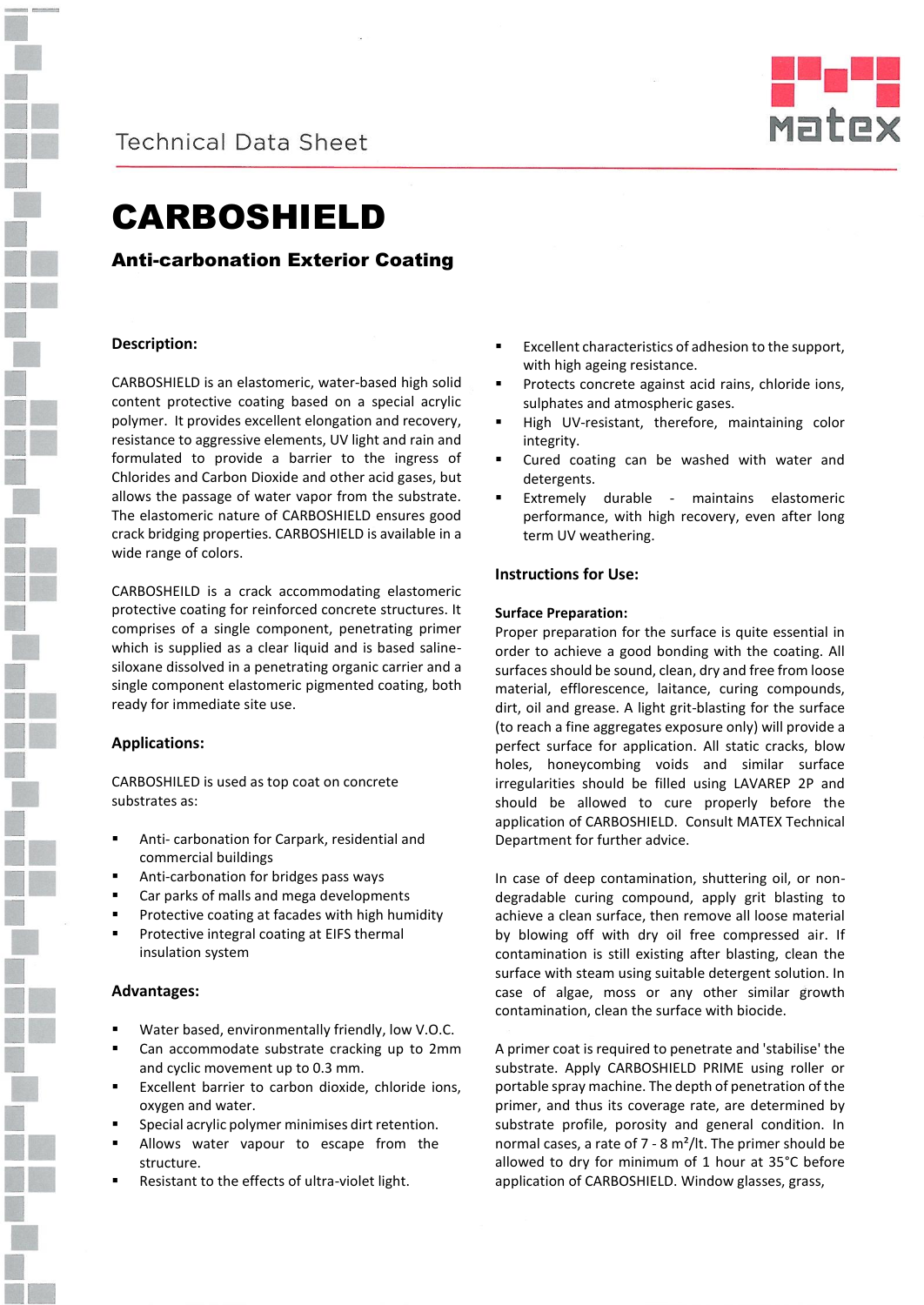

plants, joint sealants, asphalt pavements, painted areas should be well protected during application.

## **Mixing:**

CARBOSHIELD is a single component product, stir the contents of the pail well before application to ensure no settled material.

#### **Application**:

CARBOSHIELD should be applied in two coats on the primed surface. It is preferable to use airless spray equipment for application, but can also be applied by roller/brush. The first coat should be applied to achieve a uniform coating with a wet film thickness not less than 200 microns. Allow the coat to dry for approximately 12 hours. Drying time will change depending on weather conditions. Apply the second coat at the same rate in perpendicular direction to the first coat.

## **Standards:**

CARBOSHIELD conforms to:

**ASTM C1305:95, ASTM C1202, ASTM B117** 

#### **Coverage:**

CARBOSHIELD achieves coverage of 1.5 square meters @ 500 micron dry film thickness.

## **Shelf Life:**

CARBOSHIELD can be utilized within 12 months of production date if stored in proper conditions in unopened original packing.

## **Cleaning:**

Clean tools and equipment with water before material harden.

## **Packaging:**

CARBOSHIELD available in 20 kg pails.

| <b>TECHNICAL PROPERTIES</b> |                |                                     |
|-----------------------------|----------------|-------------------------------------|
| Appearance                  | $\ddot{\cdot}$ | <b>Colored Coating</b>              |
| Color                       |                | Consult MATEX for color             |
|                             |                | range                               |
| Density                     |                | 1.45 Kg./Lt.                        |
| Elongation at break         |                | 350%                                |
| Permeability to CO2         |                | > 50 m                              |
| <b>Flexural Strength</b>    |                | 40 N $/$ mm <sup>2</sup>            |
| Permeability to water       |                | 0.07%                               |
| vapour Class I              |                |                                     |
| Crack bridging capacity     | $\ddot{\cdot}$ | $> 2.0$ mm                          |
| Chloride ion diffusion      |                | 7.3 Exp -15 $\rm m^2$ /sec          |
| coefficient                 |                |                                     |
| Reduction in chloride ion   |                | 98%                                 |
| penetration in severe       |                |                                     |
| environment                 |                |                                     |
| <b>Tensile Strength</b>     |                | 1.5 N / $mm2$                       |
| Static crack capability @   |                | 2 mm                                |
| 200 microns dft             |                |                                     |
| <b>Water Resistance</b>     |                | 100%                                |
| Temp. of application        |                | +5 $^{\circ}$ C to +40 $^{\circ}$ C |
| <b>Superficial Drying</b>   |                | about 30 minutes at 30°C            |
| Carbon dioxide diffusion    |                | Equivalent to air thickness         |
| resistance (Taywood         |                | 300mm. Concrete                     |
| method)                     |                | thickness (30 N/mm2)                |
|                             |                | 785mm                               |
| Salt Fog Resistance         |                | >4800 hours                         |
| Service Temperature         |                | $-5^{\circ}$ C +80 $^{\circ}$ C     |
| <b>Ageing Resistance</b>    |                | Excellent                           |
| <b>Chemicals Resistance</b> |                | Excellent against rain, sea         |
|                             |                | salt, diluted acid, sewage,         |
|                             |                | alkalis and atmospheric             |
|                             |                | agents.                             |